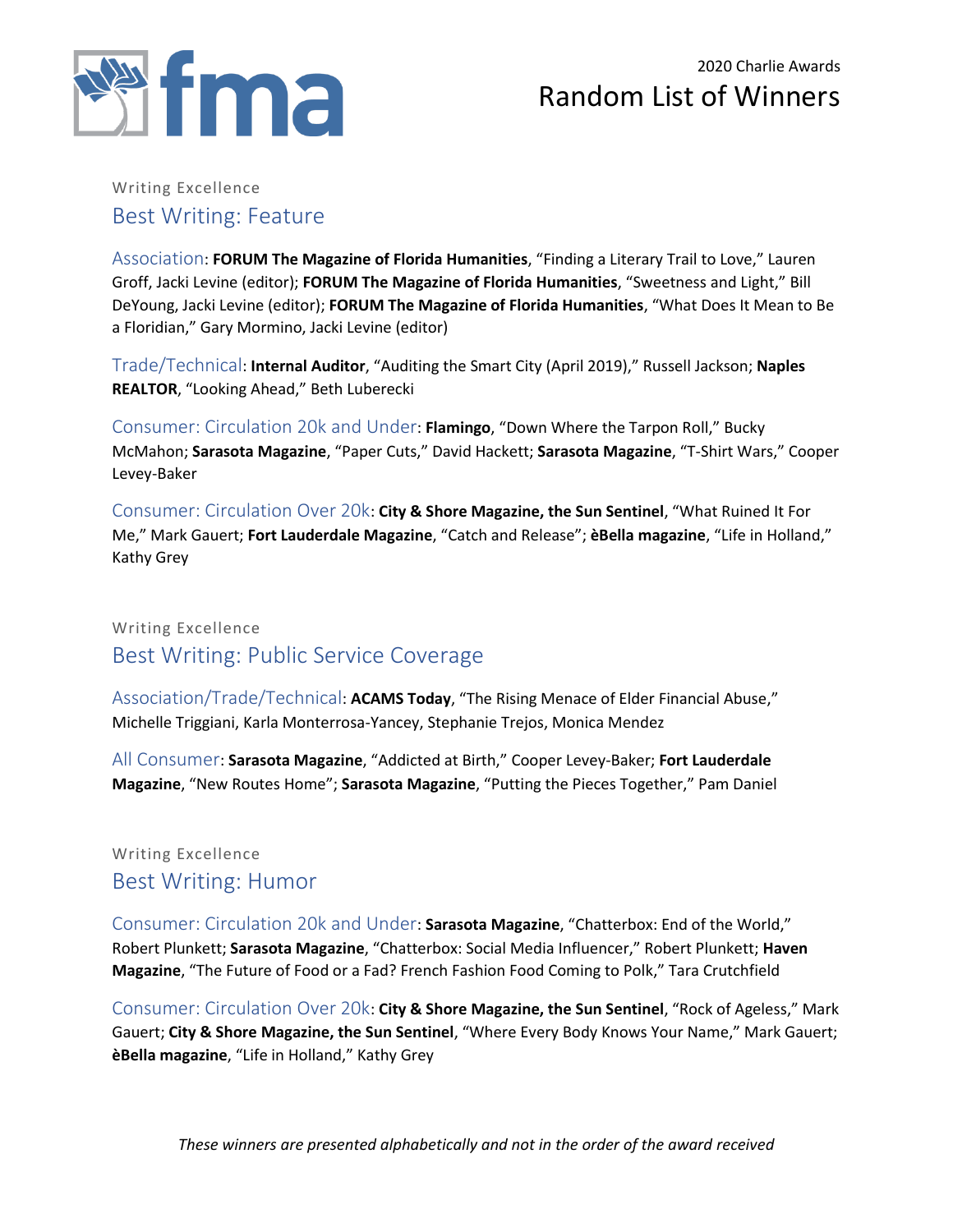

#### Writing Excellence Best Writing: Service Feature

Association: **BizEd**, "On Course for Creativity, September/October 2019," Sanjay Puligadda; **BizEd**, "Teaching Students to Follow the Evidence, July/August 2019," Sara Rynes, Amy Colbert; **Florida Medical Magazine**, "Physician Wellness Reset," Rebekah Bernard, MD, Erika Peterman

Trade/Technical: **Naples REALTOR**, "The Canadians Are Coming! Are You Prepared?," Artis Henderson; **Today's Veterinary Business**, "Today's Veterinary Business: How to Negotiate a Starting Salary," Stacy Pursell (Author), Ken Niedziela (Editor); **Veterinary Advantage**, "Veterinary Advantage: Generational Conflict," Graham Garrison (Editor)

Consumer: Circulation 20k and Under: **Flamingo**, "A Dog's Day," Eric Barton; **Sarasota Magazine**, "Grab and Go," Cooper Levey-Baker; **Sarasota Magazine**, "Happy Trails," Isaac Eger

Consumer: Circulation Over 20k: **The Boca Raton Observer**, "Off the Hook - May 2019," Linda Behmoiras, Publisher, Chelsea Greenwood, Editor, Mary Thurwachter, Writer; **The Boca Raton Observer**, "Paddle Out! - June/July 2019," Linda Behmoiras, Publisher, Chelsea Greenwood, Editor, Mary Thurwachter, Writer; **Boca Magazine**, "The Ultimate Florida Culinary Road Trip," Marie Speed, Brenda Hulin

#### Writing Excellence Best Writing: Department

Association: **Destinations**, "Anna Reinert," Melody Bostic Brown, Anna Reinert, Leslie Johansen, Emily Smith, Jenny Hice; **Florida Realtor magazine**, "Market It (May '19, Oct '19, Nov/Dec '19)," Lee Nelson, Leslie Stone, Lisa Beach; **Florida Realtor magazine**, "Tech & You (June '19, July '19, Nov/Dec '19)," Lisa Beach, Tracey Velt, Leslie Stone

Trade/Technical: **Internal Auditor**, "Board Perspectives (April 2019, June 2019, February 2020)," Matt Kelly; **Naples REALTOR**, "For Openers," Naples REALTOR Staff

Consumer: Circulation 20k and Under: **Coral Gables Magazine**, "Bites," J.P. Faber, Lizzie Wilcox; **Ocala Style Magazine**, "Country," Nick Steele, Belea Keeney, JoAnn Guidry, Cynthia McFarland, Lisa McGinnes; **Gasparilla Island Magazine**, "Healthy Perspective: Tennis, Anyone? A Great Sport at Any Age; Just Give Me Those Old-Time Remedies; Microgreens: Grow Patches of Your Own Goodness," Marcy Shortuse, Sue Erwin

Consumer: Circulation Over 20k: **Club Traveler**, "Go: Long Weekend," Raquel Filipek; **INDULGE Magazine**, "The Life," Jenny Starr Perez; **INDULGE Magazine**, "The Movers," Jenny Starr Perez, Nick Garcia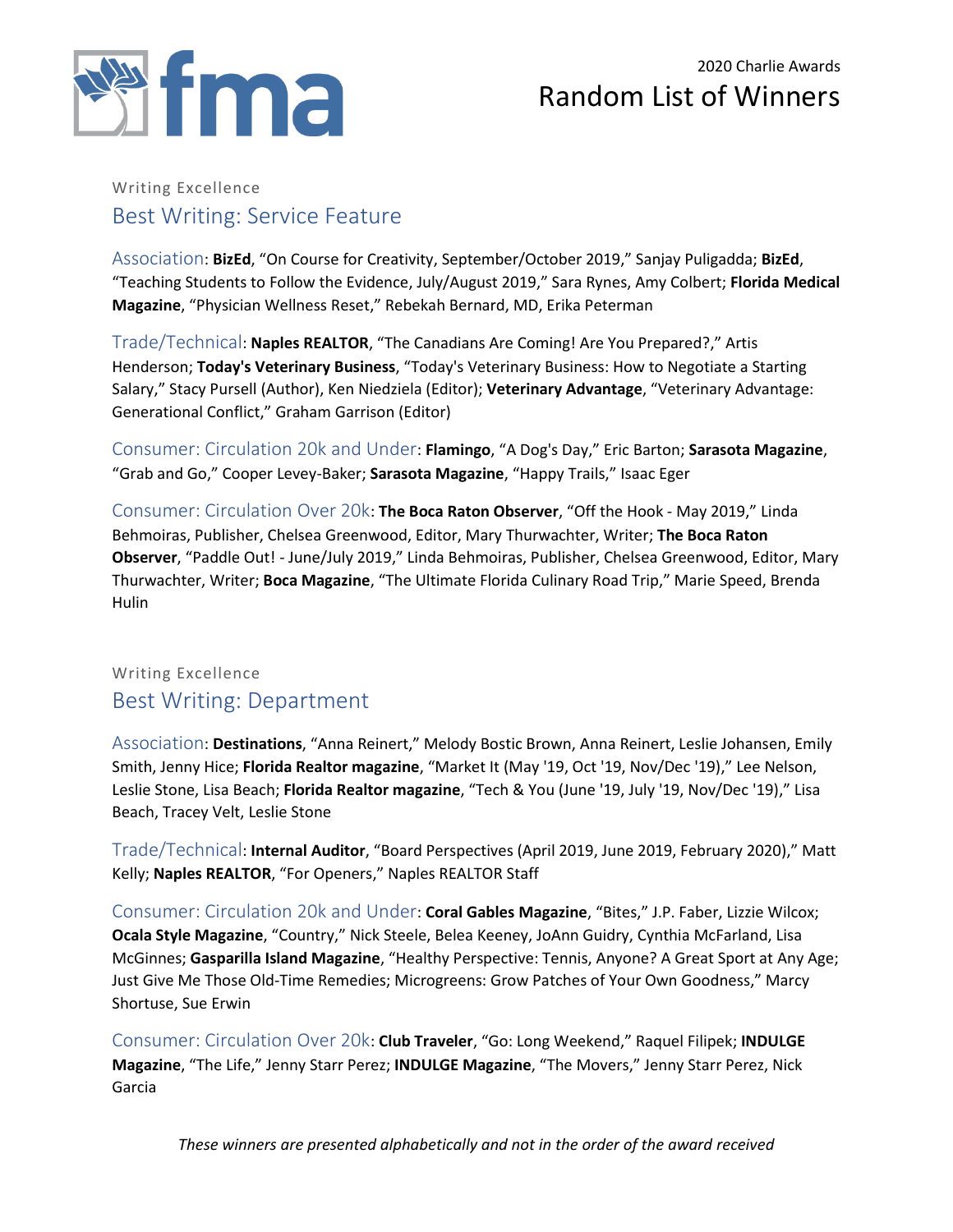

#### Writing Excellence Best Writing: In-Depth Reporting

Association: **ACAMS Today**, "Digital Identity and Financial Crimes," Stuart Davis, Joseph Mari, Karla Monterrosa-Yancey, Stephanie Trejos, Monica Mendez; **Florida Medical Magazine**, "Medicare in Florida," Jarrod Fowler, Erika Peterman; **FORUM The Magazine of Florida Humanities**, "What Does It Mean to Be a Floridian," Gary Mormino, Jacki Levine (editor), Ron Cunningham, Dalia Colon, Bill DeYoung, Peggy Macdonald, Tom Scherberger

Trade/Technical: **Today's Veterinary Business**, "Today's Veterinary Business: The Scourge of Discrimination," Sarah Rumple (Author), Ken Niedziela (Editor)

All Consumer: **Boca Magazine**, "A Word in the Dark," Christiana Lilly; **Las Olas Lifestyle**, "InDepth-Human Trafficking-0419 Las Olas," Lisa Lucas; **Gasparilla Island Magazine**, "Mysteries of Indian Mound," Dan Fisher

Writing Excellence

### Best Writing: Editorial/Commentary/Opinion

Association: **Today's FDA**, " 'Giving Back,' Off the Cusp," Dr. John Paul; **BizEd**, " 'Social Solutions,' By Tricia Bisoux, November/December 2019," Tricia Bisoux; **ACAMS Today**, "A Universal Responsibility," Karla Monterrosa-Yancey

All Consumer: **Gasparilla Island Magazine**, "Editor's Letter," Marcy Shortuse; **Island Origins Magazine**, "For Health and Strength," Calibe Thompson; **Ocala Style Magazine**, "Why Buying Local Matters," Jennifer Hunt Murty, Nick Steele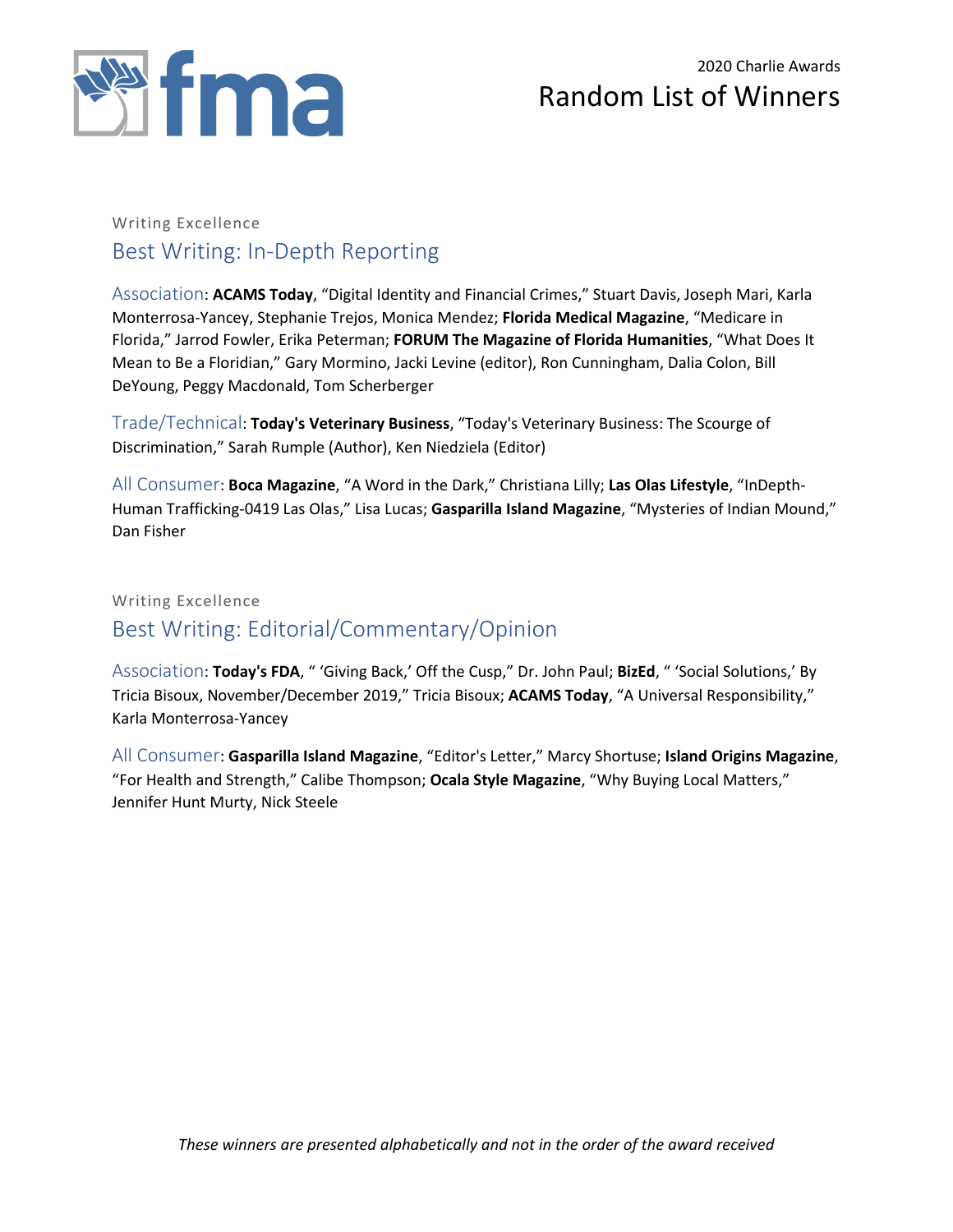

#### Writing Excellence Best Writing: Column

Association/Trade/Technical: **Multifamily Florida**, "FAA Update," Josh Gold; **Today's FDA**, "Off the Cusp," Dr. John Paul; **Today's Veterinary Business**, "Today's Veterinary Business: Practice Smarter," Mark Opperman (Author), Ken Niedziela (Editor)

Consumer: Circulation 20k and Under: **Flamingo**, "Capital Dame," Diane Roberts; **HARBOR STYLE Magazine**, "Dear Readers," Liz Green; **Las Olas Lifestyle**, "Las Olas Editor's Letters-0419, 0819, 1119," Kevin Kaminski

Consumer: Circulation Over 20k: **City & Shore Magazine, the Sun Sentinel**, " 'What I Didn't Know Then about the Super Bowl', 'Rock of Ageless' and 'Beaten Out of House and Home'," Mark Gauert; **INDULGE Magazine**, "#FollowINDULGEto," Jenny Starr Perez, Angela Caraway-Carlton; **Boca Magazine**, "My Turn," John Shuff

### Writing Excellence Best Writing: Feature Headlines

Association/Trade/Technical: **Today's Veterinary Business**, "Find the Sweet Spot: Diagnosis of a Diabetic Pet Is the First Step in a Long Course; The Scourge of Discrimination: Ugly Acts of Bigotry and Intolerance Are Perpetrated by Colleagues and Clients. Learn What Your Practice Can Do to Become More Diverse and Inclusive," Ken Niedziela (Editor); **Internal Auditor**, "Internal Auditor Headlines"; **Welding Journal**, "They Say It's Your Birthday: AWS Celebrates 100 Years, 'Keen'ing It in the Family Since 1919, and Missouri City Reels in Title of 'Aluminum Fishing Boat Capital'," Roline Pascal, Katie Pacheco, Kristin Campbell, Cindy Weihl

Consumer: Circulation 20k and Under: **Gasparilla Island Magazine**, "Death Rolls, Leapfrogs and Dam Busters - The Language of Croquet; A Path of Least Resistance that Leads to an Old-fashioned Florida Paradise - Welcome to Little Gasparilla Island; A Triumph of Ice Over Salt," Sue Erwin, Marcy Shortuse; **Ocala Style Magazine**, "Legacy of Love, Heart of the Storm, Chasing the Bloom," Nick Steele; **Sarasota Magazine**, "T-Shirt Wars, There Goes the Neighborhood, I Wouldn't Piss me Off," Cooper Levey-Baker, David Hackett

Consumer: Circulation Over 20k: **City & Shore Magazine, the Sun Sentinel**, " 'What Ruined It For Me,' 'To Hill and Back,' and 'Buy Me Some Peanuts and Cracker Jack Coladas'," Mark Gauert; **èBella magazine**, "èBella Feature Headlines," Kathy Grey; **INDULGE Magazine**, "The Perfect Present," Jenny Starr Perez, Eric Barton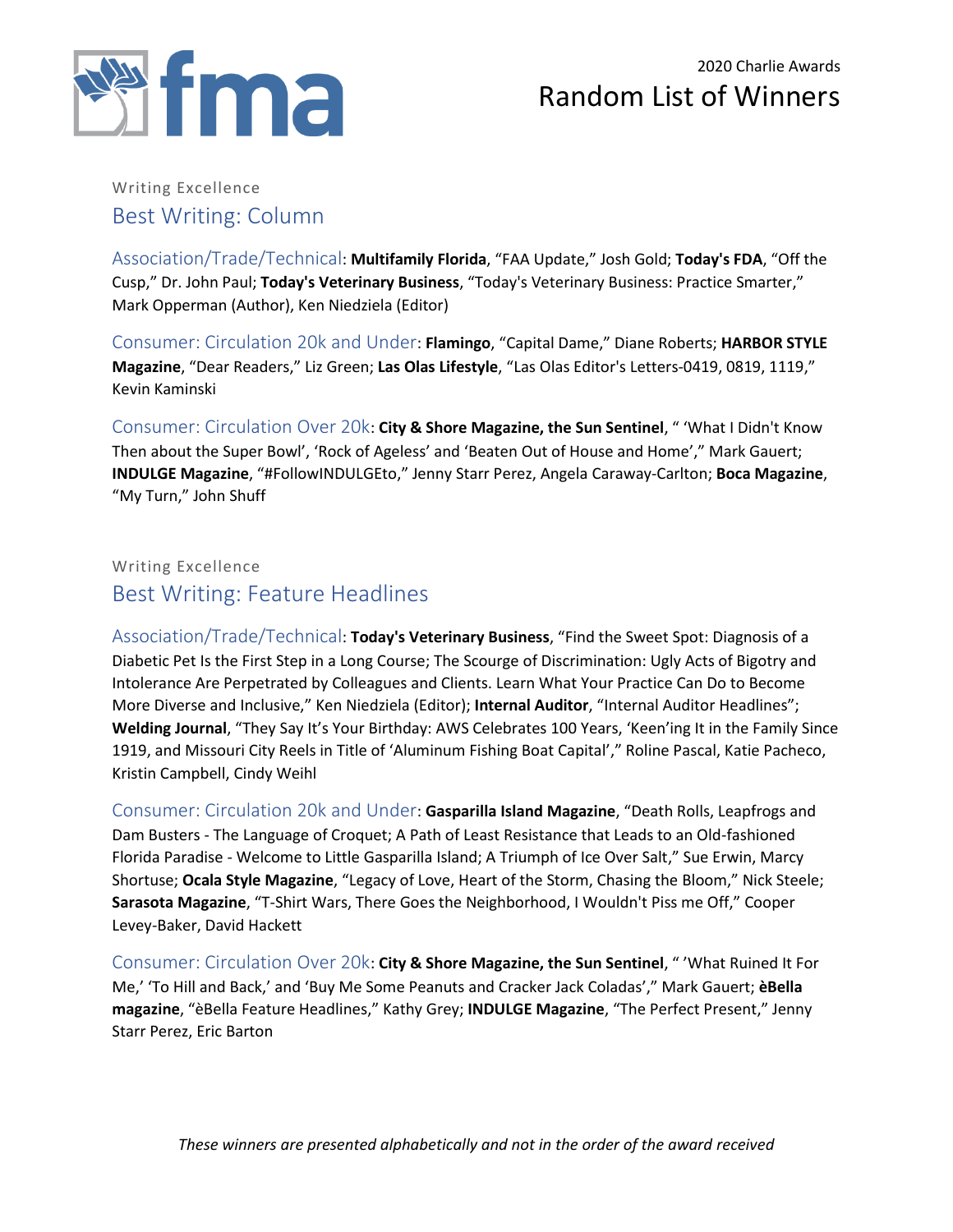

#### Design Excellence Best Traditional Illustration

Trade/Technical: **Welding Journal**, "Cover Illustration Celebrating AWS's Centennial," Rafael J. Amado; **Today's Veterinary Nurse**, "Today's Veterinary Nurse- Substance Abuse in the Workplace: What to Do?," Andrew Lyons (Illustrator), Elizabeth Fleener (Art Director); **Today's Veterinary Practice**, "Today's Veterinary Practice: The Cost of Caring Too Much?," Bee Johnson (Illustrator), Elizabeth Fleener (Art Director)

Consumer: Circulation 20k and Under: **Coral Gables Magazine**, "July/August Cover"; **Sarasota Magazine**, "Lost World," Christina Chung;

Consumer: Circulation Over 20k: **Club Traveler**, "Go: Food and Drink-"Better Than Fair"," Raquel Filipek

### Design Excellence Best Photo Illustration

Consumer: Circulation 20k and Under: **Em Agency for Sensi Magazine**, "All That Jazz," Jamie Mark Em Agency, Josh Clark Em Agency; **Em Agency for Sensi Magazine**, "Sounds Like Summer," Josh Clark Em Agency, Jamie Mark Em Agency; **Sarasota Magazine**, "There Goes the Neighborhood," Patrick Boyer

Consumer: Circulation Over 20k: **Fort Lauderdale Magazine**, "Dream Weavers," Jonathan Perkinson; **The Villages Magazine**, "July 2019 "Hosts With The Most"," Brandon Atwell; **Fort Lauderdale Magazine**, "The Season by the Sea," Jonathan Perkinson

### Design Excellence Best Photography: Photo Essay/Series

Trade/Technical: **Welding Journal**, "Centennial Photo Contest Showcases the 'Art' of Welding," Welding Journal Staff; **Welding Journal**, "Putting the Extraordinary in Welding," Cindy Weihl

Consumer: Circulation 20k and Under: **Ocala Style Magazine**, "Heart of the Storm," Dave Miller, Susan Smiley-Height; **Sarasota Magazine**, "Picture This," Jenny Acheson, Everett Dennison, Chris Lake, Brad McCourtney, Chad Spencer

Consumer: Circulation Over 20k: **Boca Magazine**, "Florida Cowboy," Lori Pierino, Jerry Rabinowitz; **èBella magazine**, "Humanizing the Endangered," Tim Gibbons, Tamara Boxx; **Orlando magazine**, "Olympic Dreams," Roberto Gonzalez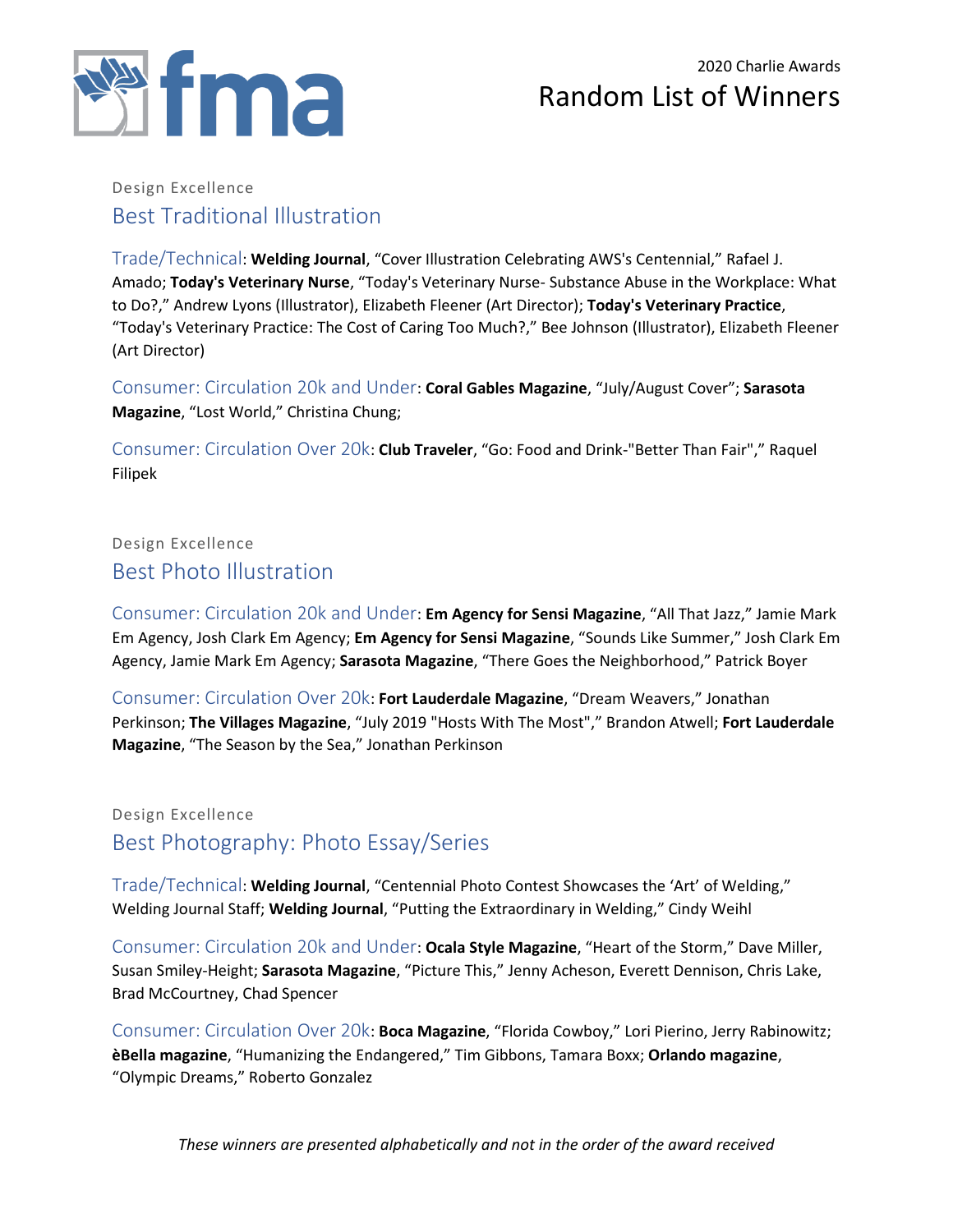

#### Design Excellence Best Photography: Cover

Association/Trade/Technical: **Okeechobee County Official Visitors Guide 2020**, "Okeechobee County Official Visitors Guide 2020"; **Welding Journal**, "Stewart Gillies's Black and White Welding Photo," Stewart Gillies; **Tampa Bay Business & Wealth**, "TBBW - 0419 Cover," Michael McCoy

Consumer: Circulation 20k and Under: **Lake & Sumter Style**, "40 under 40"; **Vero Beach Portfolio Magazine**, "Inagua: The Bahamas Best Kept Secret," Joel Roque, Christina Luboski, Penny Tranchilla, Reilly Koontz; **Gasparilla Island Magazine**, "Opie The Horse," Victoria Demore

Consumer: Circulation Over 20k: **èBella magazine**, "May 2019," Tim Gibbons, Tamara Boxx; **èBella magazine**, "January 2020," Tim Gibbons, Tamara Boxx; **Orlando magazine**, "The Pet Issue," Roberto Gonzalez, Anna Ware

### Design Excellence Best Photography: Single feature image

Consumer: Circulation 20k and Under: **Sarasota Magazine**, "Fashion," Mark Farmwald; **Sarasota Magazine**, "Fitness Fighters," Everett Dennison; **Las Olas Lifestyle**, "Las Olas-Art That Advocates-1019," Eduardo Schneider

Consumer: Circulation Over 20k: **èBella magazine**, "January 2020 - Mangroves," Tim Gibbons, Tamara Boxx; **èBella magazine**, "January 2020 - Sea Turtle," Tim Gibbons, Tamara Boxx; **The Villages Magazine**, "June 2019 "Water Sports," Brandon Atwell

Design Excellence Best Photography: Single department image

Trade/Technical: **Naples REALTOR**, "See You Later Alligator," Doug Poe

Consumer: Circulation 20k and Under: **Gasparilla Island Magazine**, "BG Sunset," Marcy Shortuse; **Sarasota Magazine**, "Snake Hunter," Fred Lopez; **Gasparilla Island Magazine**, "Wishing Well," Caroline Clabaugh

Consumer: Circulation Over 20k: **INDULGE Magazine**, "Food," Jenny Starr Perez, Felipe Cuevas; **èBella magazine**, "May 19 - Lex Flowers," Tim Gibbons, Tamara Boxx; **The Villages Magazine**, "May 2019 "Pets"," Brandon Atwell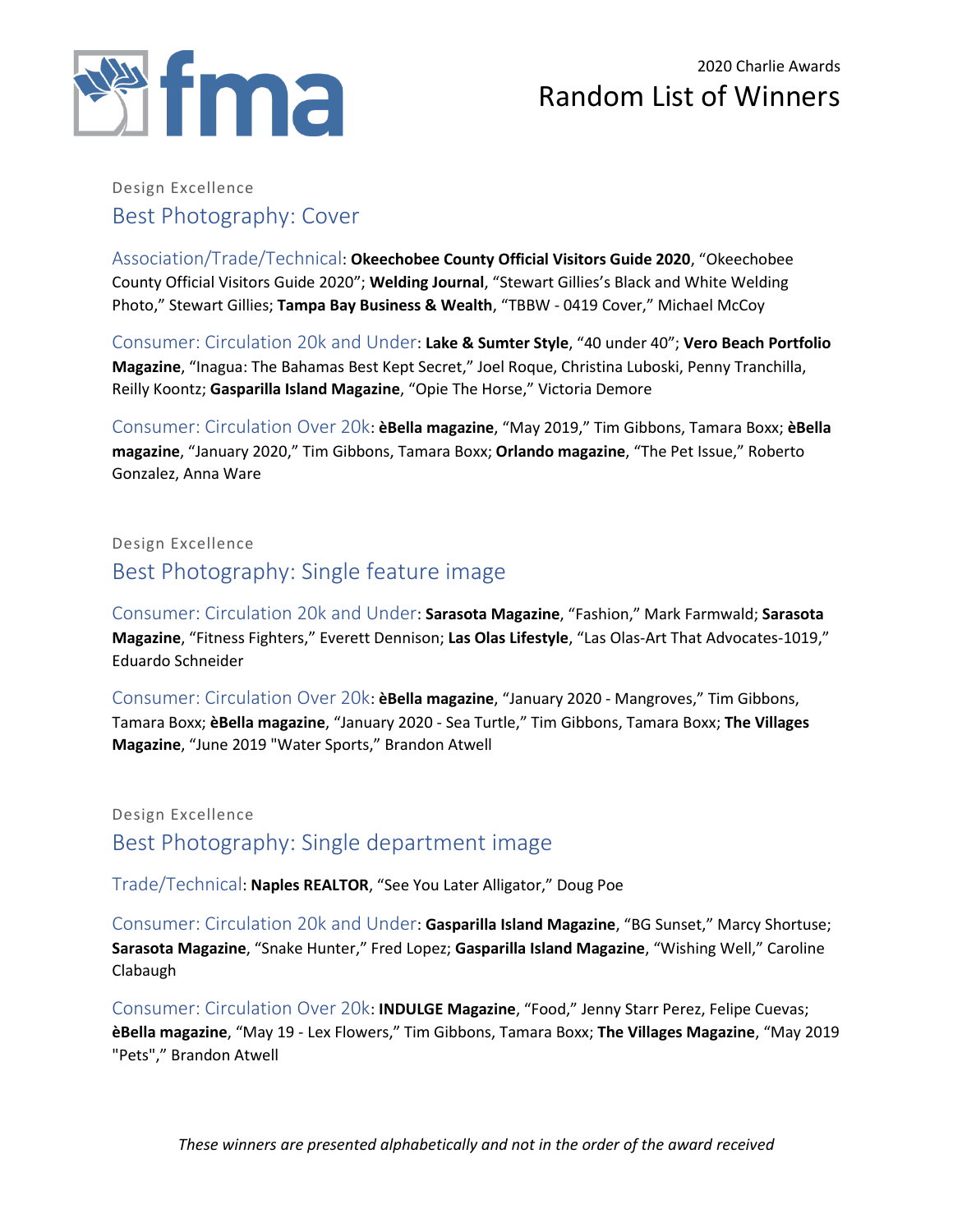

### Design Excellence Best Design: Use of Photography

Consumer: Circulation 20k and Under: **Sarasota Magazine**, "Gulf Feast, Top 50 Restaurants, Top Tickets"; **Las Olas Lifestyle**, "Las Olas Lifestyle-0719, 1119, 0220," Melanie Smit, James Woodley, Libby Volgyes

Consumer: Circulation Over 20k: **Club Traveler**, "Dream: The Big Picture," Raquel Filipek; **Club Traveler**, "Dream: Where To Go," Raquel Filipek; **Orlando magazine**, "Olympic Dreams," Denis Vargas

### Design Excellence Best Design: Typography

Association/Trade/Technical: **Discover The Palm Beaches Meeting Planners Guide 2019-2020**, "Discover The Palm Beaches Meeting Planners Guide 2019-2020"; **Florida Medical Magazine**, "Trending Cover," Cheryl Feltman

Consumer: Circulation 20k and Under: **Em Agency for Sensi Magazine**, "A Walk on the Wild Side," Jamie Mark Em Agency, Josh Clark Em Agency; **Sarasota Magazine**, "Cut the Grass," Gigi Ortwein; **Sarasota Magazine**, "Jet Set," Gigi Ortwein

Consumer: Circulation Over 20k: **Fort Lauderdale Magazine**, "Change in the Air," Jonathan Perkinson; **Fort Lauderdale Magazine**, "The Comeback Cats," Jonathan Perkinson; **Fort Lauderdale Magazine**, "The Season by the Sea," Jonathan Perkinson

#### Design Excellence Best Design: Department

Association/Trade/Technical: **Florida Realtor magazine**, "Market It (July 2019 & October 2019)," Tracey Flanagan; **Today's Veterinary Practice**, "Today's Veterinary Practice: Clinical Insights," Elizabeth Fleener (Art Director), Patricia Wuest (Editor); **Internal Auditor**, "Update (April 2019, June 2019)," Joe Yacinski

Consumer: Circulation 20k and Under: **Sarasota Magazine**, "Only in Sarasota, June and Sep"; **Ocala Style Magazine**, "Table," Nick Steele, Brooke Pace, Simon Mendoza; **Em Agency for Sensi Magazine**, "The Buzz," Rheya Tanner Em Agency, Wendy Mak Em Agency, Kiara Lopez Em Agency

Consumer: Circulation Over 20k: **Fort Lauderdale Magazine**, "Grazings," Jonathan Perkinson; **Club Traveler**, "Plan: On the Fly - "In the Know: Travel Trivia"," Raquel Filipek; **Fort Lauderdale Magazine**, "The List," Jonathan Perkinson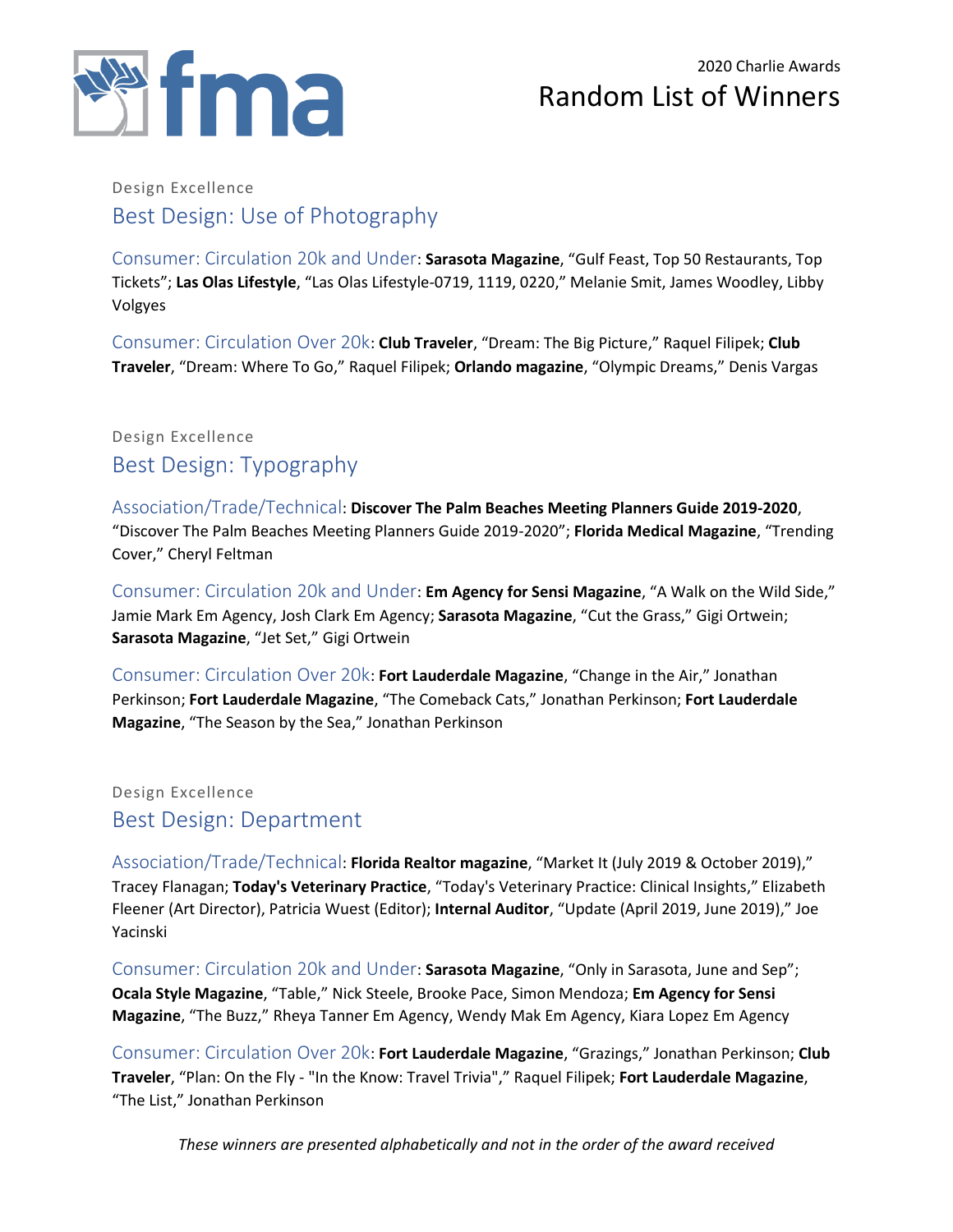

#### Design Excellence Best Design: Cover

Association: **ACAMS Today**, "ACAMS Today Español July-August 2019," Karla Monterrosa-Yancey, Victoria Racine; **BizEd**, "January/February 2020 BizEd," 2communique, Sharon Shinn, Tricia Bisoux, Juliane Iannarelli, Brandy Whited; **Florida Medical Magazine**, "Trending Cover," Cheryl Feltman

Trade/Technical: **Naples REALTOR**, "Looking Ahead," Felipe Echeverria; **Today's Veterinary Nurse**, "Today's Veterinary Nurse Summer 2019," Elizabeth Fleener (Art Director), Patricia Wuest (Editor); **Today's Veterinary Practice**, "Today's Veterinary Practice: November/December 2019," Elizabeth Fleener (Art Director), Patricia Wuest (Editor)

Consumer: Circulation 20k and Under: **Em Agency for Sensi Magazine**, "Cover: Blep," Rheya Tanner Em Agency, Josh Clark Em Agency, Jamie Mark Em Agency; **Em Agency for Sensi Magazine**, "Cover: May Flowers," Josh Clark Em Agency, Jamie Mark Em Agency; **Sarasota Magazine**, "July Issue," Gigi Ortwein

Consumer: Circulation Over 20k: **The Boca Raton Observer**, "February 2020 - The Travel Issue," Linda Behmoiras, Publisher, Mandy Ebert, Art Director; **Fort Lauderdale Magazine**, "The Season by the Sea," Jonathan Perkinson; **Viera Vision**, "The Seasons," Christina Geiger, Stephanie Byrd, Lauri Duda

#### Design Excellence Best Design: Feature

Association: **Destinations**, "Anna Reinert," Melody Bostic Brown, Anna Reinert, Leslie Johansen, Emily Smith, Krista Bussey; **ACAMS Today**, "Birth of OFAC and the Rise of Global Sanctions," Karla Monterrosa-Yancey, Victoria Racine

Trade/Technical: **Internal Auditor**, "Internal Auditors Should Be Brave," Joe Yacinski; **Tampa Bay Business & Wealth**, "TBBW-Gay Pride-0619," Frank Papandrea; **Naples REALTOR**, "The Future Is Now," Felipe Echeverria

Consumer: Circulation 20k and Under: **estudio-5 for Susquehanna Life Magazine**, "estudio-5 Abandoned Buildings," Simone Tieber, Ernesto Difilippo, Jason Lowsy; **Sarasota Magazine**, "Gulf Feast," Lauren Pritchard; **Las Olas Lifestyle**, "Las Olas-SoBe Sandwiches-0220," Melanie Smit

Consumer: Circulation Over 20k: **Fort Lauderdale Magazine**, "Change in the Air," Jonathan Perkinson; **Fort Lauderdale Magazine**, "The Best of Fort Lauderdale," Jonathan Perkinson; **Fort Lauderdale Magazine**, "The Comeback Cats," Jonathan Perkinson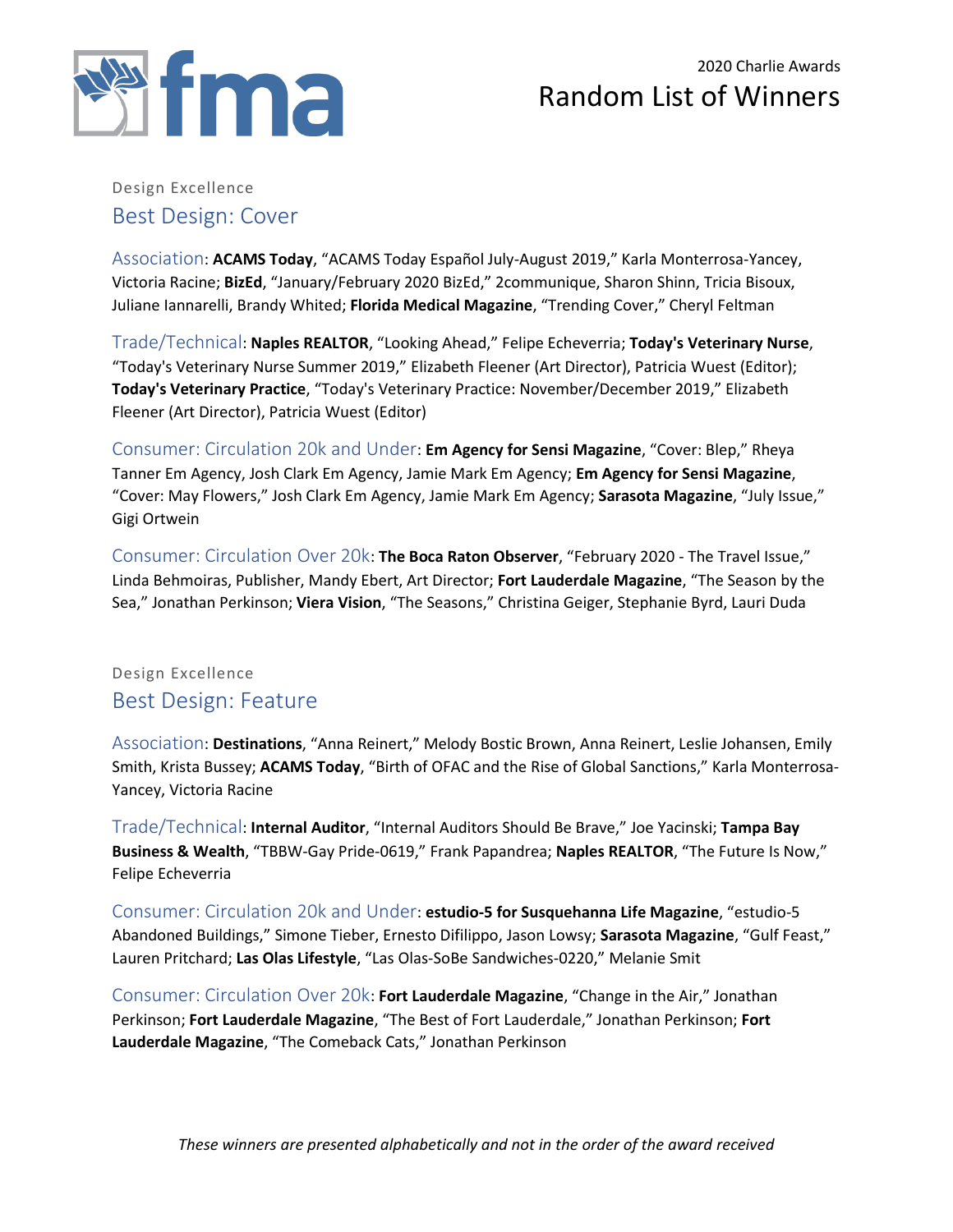

#### Digital Excellence Best Digital: Social Media

Association/Trade/Technical: **Florida Dental Association**, "FDA 2019-2020 Digitial Ad Campaigns"; **Florida Realtor magazine**, "Florida Realtor magazine Social Media," Jessica Cherinka, Lisa Walker, Kim Hays; **Today's Veterinary Business**, "Today's Veterinary Business- Spark! Video: Charlotte LaCroix, DVM, JD Discusses Corporate Consolidation," Alicia McLaughlin (Marketing & Social Media Manager), Candace Adorka (Producer), Ben Schmidt (Post Production)

#### Consumer: Circulation 20k and Under: **Vero Beach Portfolio Magazine**,

"@verobeach\_portfoliomag," Reilly Koontz, Penny Tranchilla; **Haven Magazine**, "Haven Magazine FB & IG," Amy Sexson; **Sarasota Magazine**, "Sarasota Magazine Social Media," Megan McDonald

Consumer: Circulation Over 20k: **INDULGE Magazine**, "@indulgemiami," Jenny Starr Perez, Katrina Vargas-Vila; **Fort Lauderdale Magazine**, "Fort Lauderdale Magazine"; **The Boca Raton Observer**, "The Boca Raton Observer Social Media," Linda Behmoiras, Publisher, Mandy Ebert, Art Director

Digital Excellence Best Digital: Online Video

Trade/Technical: **Spark!**, "Spark!: Aussie Wildfires," Candace Adorka (Producer), Ben Schmidt (Post Production); **Spark!**, "Spark!: Doug Mader's Close Encounter," Candace Adorka (Producer), Ben Schmidt (Post Production); **Spark!**, "Spark!: Working Dog Center," Candace Adorka (Producer), Ben Schmidt (Production)

Digital Excellence Best Digital: Magazine Website

Trade/Technical: **Today's Veterinary Nurse**, "Today's Veterinary Nurse Website," Ashlynn Henkel (Digital Marketing Manager), Marissa Delamarter (Editor), Patricia Wuest (Editor); **Today's Veterinary Practice**, "Today's Veterinary Practice Website," Ashlynn Henkel (Digital Marketing Director), Marissa Delamarter (Editor), Patricia Wuest (Editor); **Today's Veterinary Business**, "Today's Veterinary Business Website," Ashlynn Henkel (Digital Marketing Director), Ken Niedziela (Editor)

All Consumer: **Boca Magazine**, "bocamag.com," James Biagiotti; **Fort Lauderdale Magazine**, "fortlauderdalemagazine.com"; **Sarasota Magazine**, "Sarasota Magazine Website"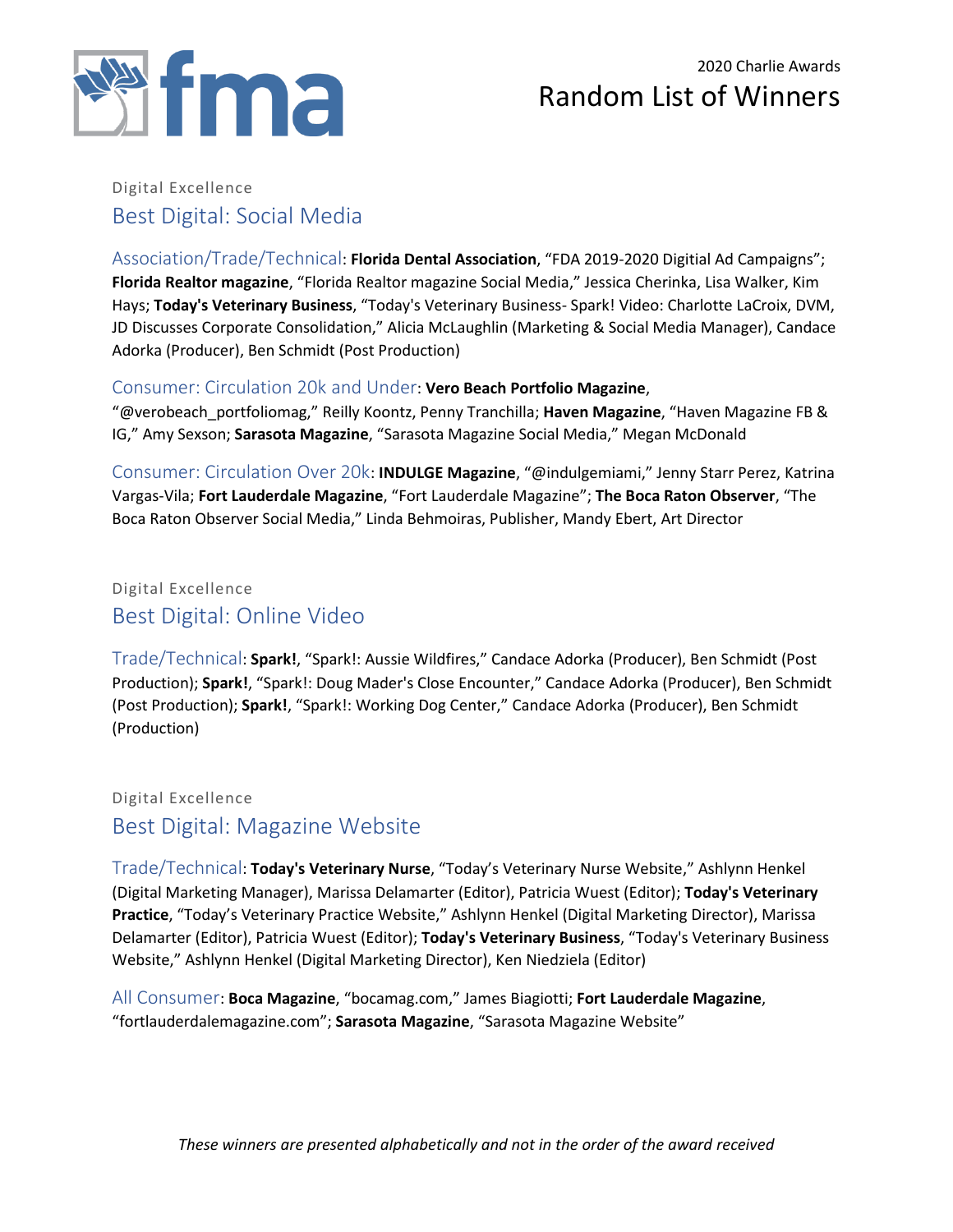

### Digital Excellence Best Digital: Podcast

Association: **ACAMS Today**, "Secrecy World: Jake Bernstein on the Panama Papers," Kieran Beer

### Digital Excellence Best Digital: Hashtags

Consumer: Circulation Over 20k: **INDULGE Magazine**, "#FollowIndulgeTo," Jenny Starr Perez, Katrina Vargas-Vila

### General Excellence Best Advertisement: Self-Promotional

Association: **Florida Realtor magazine**, "Get The Power (July 2019)," Tracey Flanagan, Lisa Walker; **Multifamily Florida**, "Multifamily Florida Ad for 2020 FAA Legislative Conference," Amanda Gill

All Consumer: **Fort Lauderdale Magazine**, "DINE Fort Lauderdale"; **Gasparilla Island Magazine**, "Gasparilla Products," Christine Cunningham

General Excellence Best Advertisement: For a client

Trade/Technical: **Today's Veterinary Practice**, "ABVP Symposium 2019," Michelle Taylor (Graphic Designer), Summer Graziano (VP of Marketing); **Today's Veterinary Practice**, "VetFolio," Michelle Taylor (Graphic Designer), Danna Miller (Senior Director of Communication), Susan Christmas (Marketing & Advertising Coordinator); **Veterinary Advantage Magazine**, "VMX 2020," Joe Stern (Creative Director), Summer Graziano (VP of Marketing)

All Consumer: **Gasparilla Island Magazine**, "Air Trek Ad," Christine Cunningham; **Las Olas Lifestyle**, "Las Olas Lifestyle-Daouds Ad-1219," Alexander Hernandez; **Fort Lauderdale Magazine**, "We Bring Imagination to Life"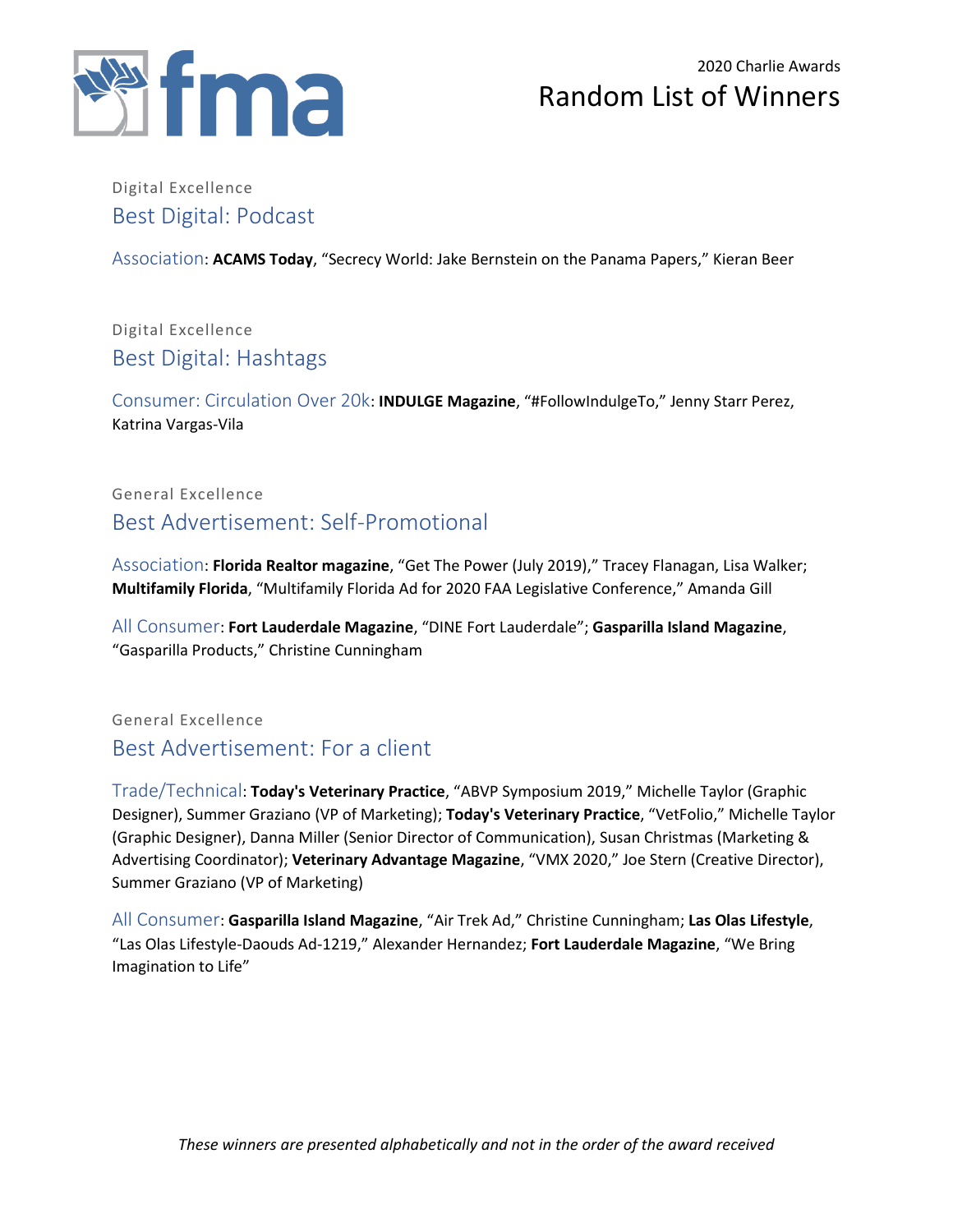

#### General Excellence Best Advertorial: Story or Section

All Consumer: **Ocala Style Magazine**, "Growing A Dream - Cullison-Wright Construction Corporation," Nick Steele, Lisa McGinnes, Alan Youngblood, Simon Mendoza; **INDULGE Magazine**, "November 2019 - Community Innovators," Kristina Corrales, Christina Mendenhall, Carina Mask, Jana Danger; **Sarasota Magazine**, "Suffragist Project"

General Excellence Best Visitor Publication

Association: **Okeechobee County Official Visitors Guide 2020**, "Okeechobee County Official Visitors Guide 2020"

Consumer: Circulation Over 20k: **Discover Crystal River**, "Discover"; **City & Shore Magazine, the Sun Sentinel**, "Explore Florida & the Caribbean," Mark Gauert, Anderson Greene; **St. Lucie Travel Guide**, "St. Lucie Travel Guide (Produced by Indian River Magazine Inc.)," Charlotte Bireley, Tayler Hardison, Michelle Burney

#### General Excellence Best Special Theme or Show Issue

Association/Trade/Technical: **Florida Realtor magazine**, "April 2019," Tracey Velt, Kevin Ireland, Tracey Flanagan; **Welding Journal**, "Celebrating AWS's Centennial," Mary Ruth Johnsen, Katie Pacheco, Cindy Weihl, Kristin Campbell, Roline Pascal, Zaida Chavez, Brenda Flores; **FORUM The Magazine of Florida Humanities**, "The Story Behind the Stories Annual Literary Issue," Jacki Levine (editor), Tom Scherberger

Consumer: Circulation 20k and Under: **Family Times Magazine**, "Family Times Magazine "Love of Learning" Issue," Kelli Hart, Publisher; **Coral Gables Magazine**, "Innovation Report"; **Sarasota Magazine**, "March Issue"

Consumer: Circulation Over 20k: **The Boca Raton Observer**, "The Food & Drink Issue October 2019," Linda Behmoiras, Publisher, Chelsea Greenwood, Editor, Mandy Ebert, Art Director; **The Boca Raton Observer**, "The Home & Design Issue March 2019," Linda Behmoiras, Publisher, Chelsea Greenwood, Editor, Mandy Ebert, Art Director; **The Boca Raton Observer**, "The Men's Issue May 2019," Linda Behmoiras, Publisher, Chelsea Greenwood, Editor, Mandy Ebert, Art Director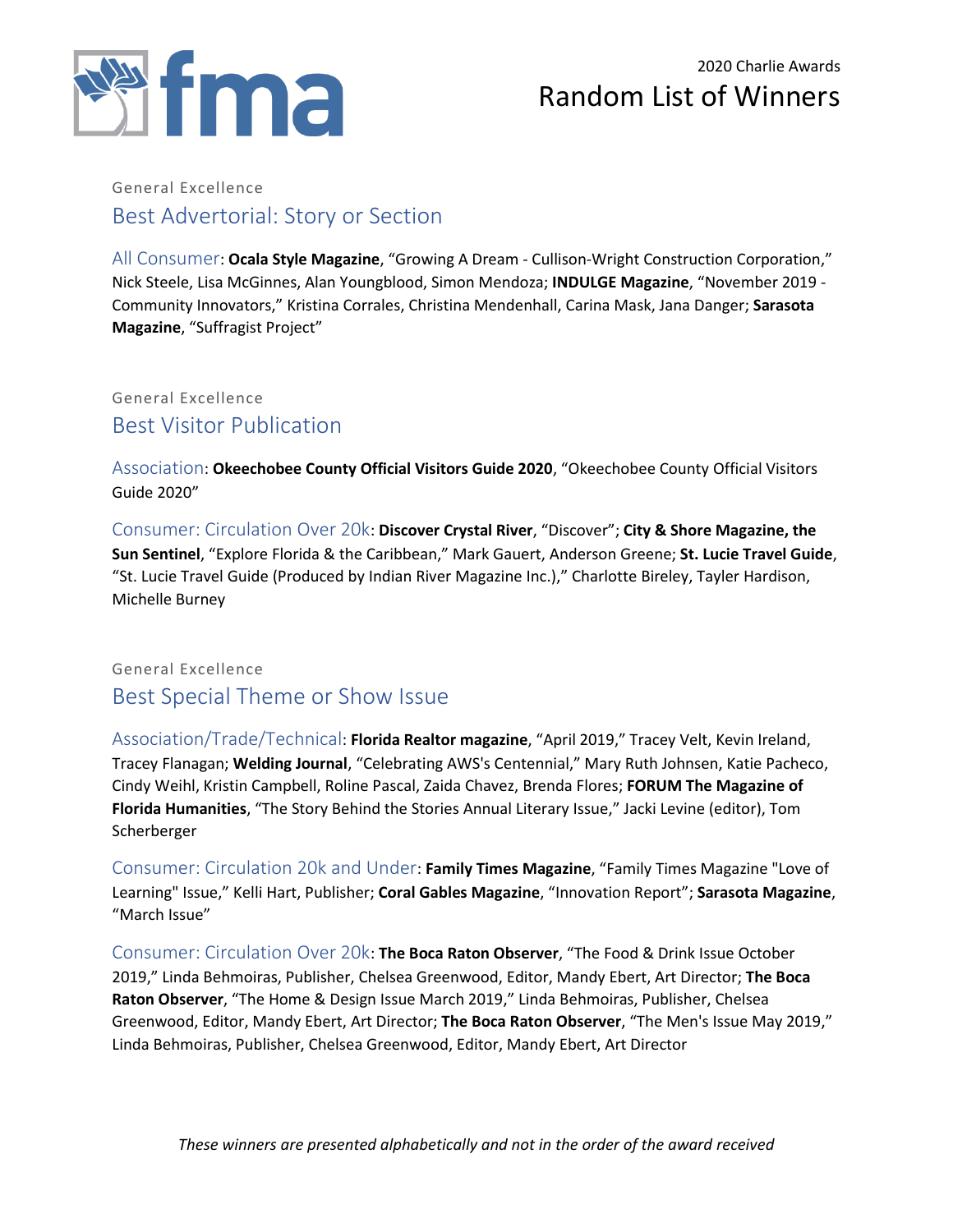

#### General Excellence Best Custom Publication

All Consumer: **Discover The Palm Beaches Wedding & Honeymoon Guide 2020**, "Discover The Palm Beaches Wedding & Honeymoon Guide 2020"; **estudio-5 for Utah Tourism Guide**, "estudio-5 / Utah Tourism Guide," Simone Tieber, Ernesto Difilippo, Jason Lowsy; **Boca Magazine**, "Mizner's Dream"

General Excellence

Best Redesign

Association/Trade/Technical: **Multifamily Florida**, "Multifamily Florida Redesign," Laureen Crowley; **Prosperity Journal: Palm Beach North Business & Community Guide 2020**, "Prosperity Journal: Palm Beach North Business & Community Guide 2020"; **Veterinary Advantage**, "Veterinary Advantage," Laura Walker, Elizabeth Fleener

Consumer: Circulation 20k and Under: **Sarasota Magazine**, "April and November"; **Em Agency for Sensi Magazine**, "Sensi Magazine," Jamie Mark Em Agency, Rheya Tanner Em Agency; **Lake & Sumter Style**, "Style"

General Excellence Best New Magazine

Association: **Okeechobee County Official Visitors Guide 2020**, "Okeechobee County Official Visitors Guide 2020"

Consumer: Circulation 20k and Under: **Treasure Coast Business Magazine**, "Treasure Coast Business Magazine (Produced by Indian River Magazine Inc.)," Gregory Enns, Tom Kindred, Michelle Burney, Bernie Woodall, Anthony Westbury, Patricia Durham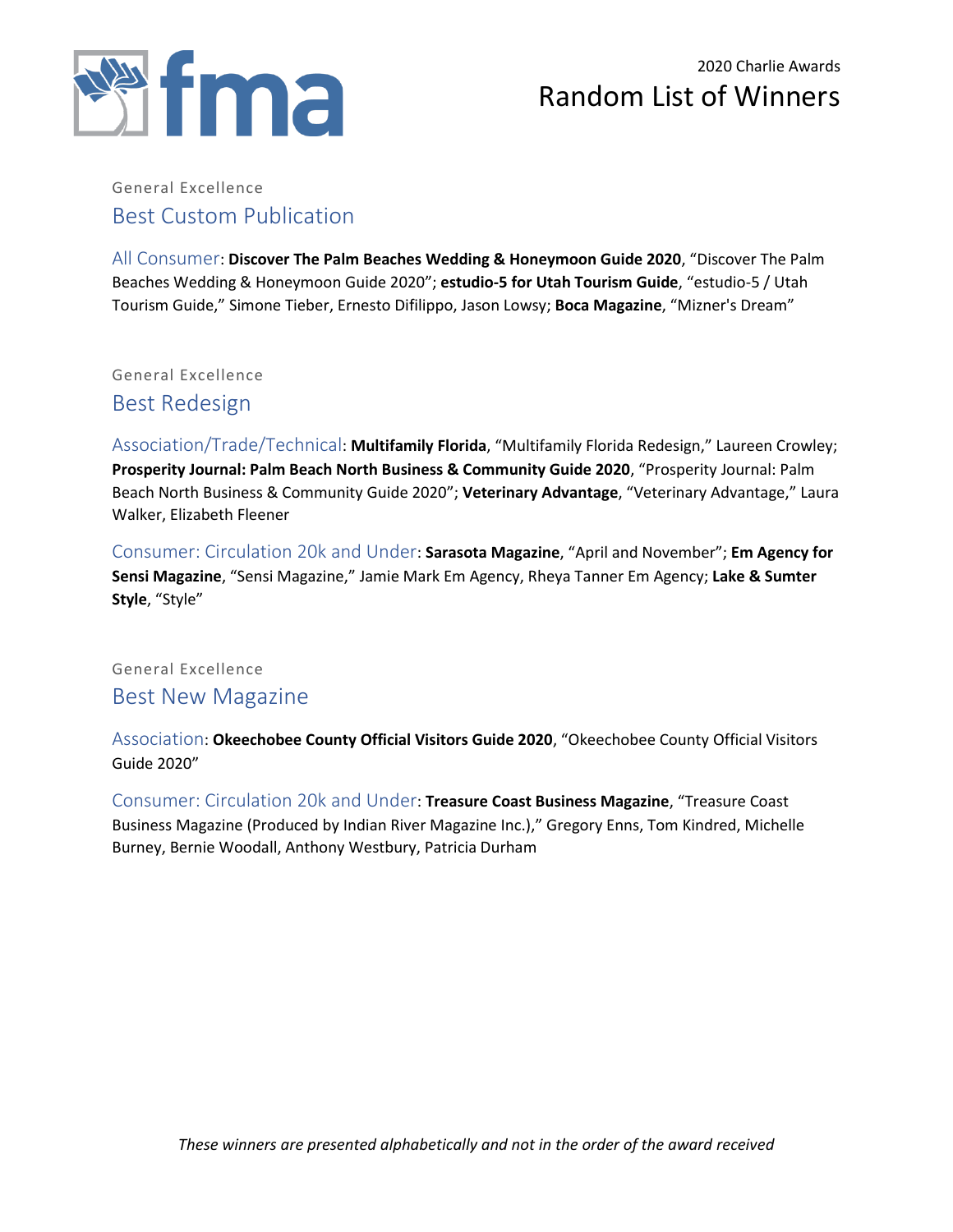

Best Overall Awards Best Overall: Design

Association: **FORUM The Magazine of Florida Humanities**, "FORUM Design," David Meek, Jacki Levine (editor), Keith Simmons, Barbara Bahr; **Florida Realtor magazine**, "March 2019, August 2019, October 2019," Tracey Flanagan

Trade/Technical: **Naples REALTOR**, "Naples REALTOR," Naples REALTOR Staff; **Today's Veterinary Practice**, "Today's Veterinary Practice," Elizabeth Fleener (Art Director), Laura Walker; **Today's Veterinary Nurse**, "Today's Veterinary Nurse," Laura Walker, Elizabeth Fleener

Consumer: Circulation 20k and Under: **Vero Beach Portfolio Magazine**, "Escape to the Everglades: The River of Grass," Kelly Bruce, Joel Roque, Christina Luboski, Penny Tranchilla, Reilly Koontz; **estudio-5 for Fleishigs Magazine**, "estudio-5 Fleishigs Magazine," Simone Tieber, Ernesto Difilippo, Jason Lowsy; **Sarasota Magazine**, "July, November, January," Gigi Ortwein

Consumer: Circulation Over 20k: **Boca Magazine**, "Boca Magazine," Lori Pierino, Oscar Saavedra; **Fort Lauderdale Magazine**, "Fort Lauderdale Magazine," Jonathan Perkinson; **The Boca Raton Observer**, "The Boca Raton Observer," Linda Behmoiras, Publisher, Mandy Ebert, Art Director

#### Best Overall Awards Best Overall: Writing

Association: **FORUM The Magazine of Florida Humanities**, "Best Overall Writing," Jacki Levine, Jacki Levine, Tom Scherberger; **Florida Realtor magazine**, "March 2019, July 2019, August 2019," Tracey Velt, Kevin Ireland

Trade/Technical: **Internal Auditor**, "Internal Auditor (April 2019, October 2019, December 2019)"; **Naples REALTOR**, "Naples REALTOR," Naples REALTOR Staff; **Today's Veterinary Business**, "Today's Veterinary Business," Laura Walker, Ken Niedziela

Consumer: Circulation 20k and Under: **Gasparilla Island Magazine**, "Gasparilla Island Magazine - Writing," Marcy Shortuse; **Island Origins Magazine**, "Island Origins Magazine," Calibe Thompson, David I. Muir, Sonia Morgan, Monique McIntosh; **Sarasota Magazine**, "November, December, January," Susan Burns

Consumer: Circulation Over 20k: **Boca Magazine**, "Boca Magazine"; **Fort Lauderdale Magazine**, "Fort Lauderdale Magazine"; **The Boca Raton Observer**, "The Boca Raton Observer," Linda Behmoiras, Publisher, Chelsea Greenwood, Editor